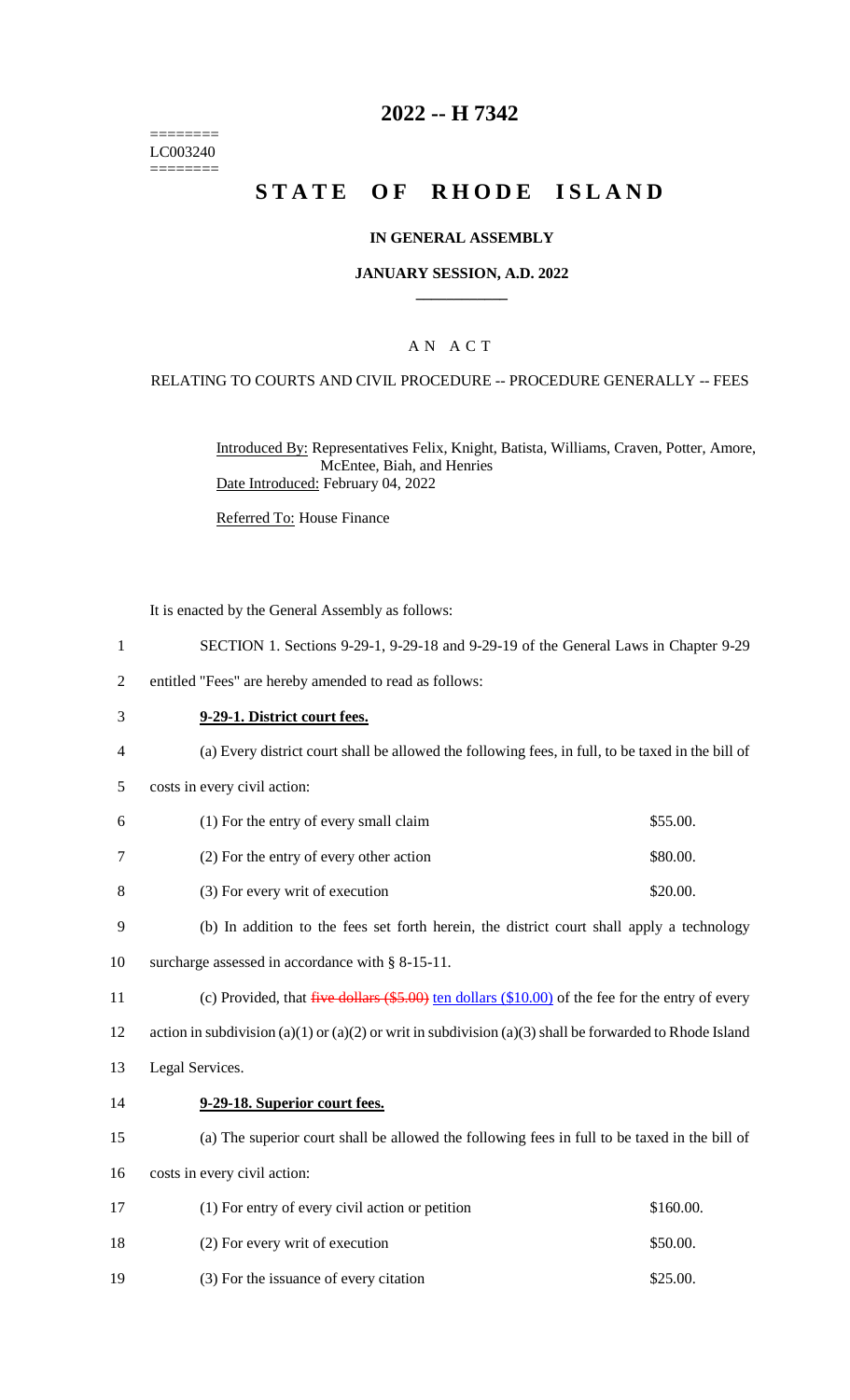(b) In addition to the fees set forth in subsection (a) of this section, the superior court shall apply a technology surcharge on all filing fees assessed in accordance with § 8-15-11. 3 (c) Provided, that ten dollars (\$10.00) twenty dollars (\$20.00) of the fee for the entry of every civil action or petition shall be forwarded to Rhode Island Legal Services. **9-29-19. Family court fees.** (a) The family court shall be allowed the following fees in full to be taxed in the bill of costs in every domestic relations or other civil proceeding: (1) For the entry of every petition, complaint, or action \$120.00. 9 (2) For every writ of execution \$40.00. (b) In addition to the fees as set forth herein, the family court shall apply a technology surcharge fee assessed in accordance with § 8-15-11. (c) Provided, that ten dollars (\$10.00) twenty dollars (\$20.00) of the fee for the entry of every petition, complaint or action shall be forwarded to Rhode Island Legal Services. SECTION 2. This act shall take effect upon passage.

======== LC003240 ========